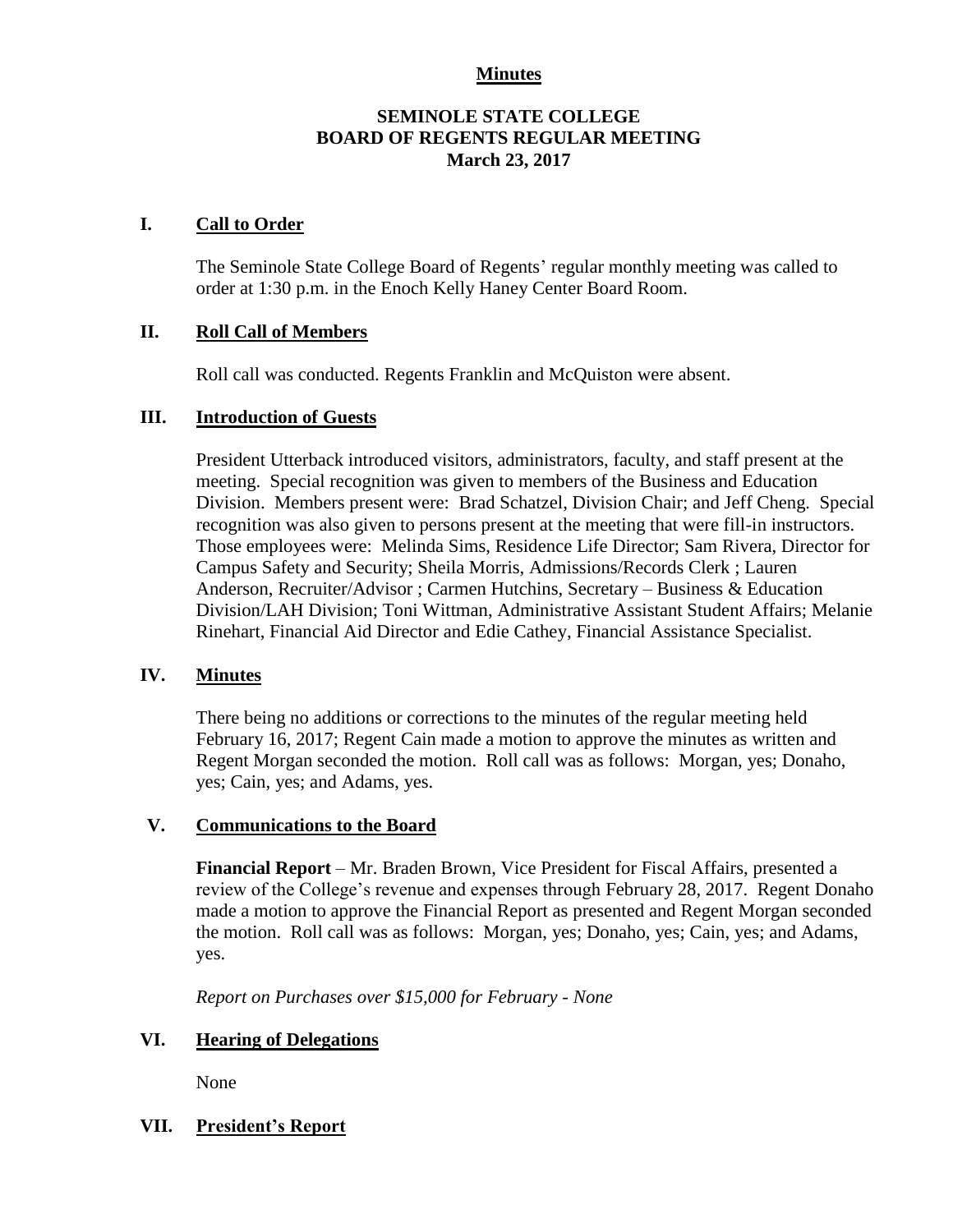**Minutes** SSC Board of Regents Regular Meeting March 23, 2017 Page 2

> President Utterback discussed items under the President's Report and the Business portion of the agenda by utilizing a PowerPoint presentation. (See enclosed copy of the PowerPoint presentation)

> *Personnel Update* – President Utterback informed the Board that a letter of retirement had been received from Rusty Beene, GEAR UP Professional Development Coordinator.

> *Campus Activities*– President Utterback told the Board members about several recent and upcoming campus activities. These were:

- The SSC Art Club held a Chili Cook-Off.
- NASNTI sponsored a production of "Who will Sing for Lena?" as part of Black History Month observance.
- Phi Theta Kappa held their induction ceremony and Regent Ray McQuiston was the keynote speaker.
- President Utterback told the Regents that the financial aid default rates for Seminole State College fell 2.8 points.
- The President's Leadership Class attended an etiquette dinner at Degraff's Restaurant in Shawnee.
- The Higher Learning Commission accepted a new class site at Gordon Cooper Technology Center.
- A local candidate forum was held on campus on March 2<sup>nd</sup>.
- SSC students and Executive Vice President Reynolds read to local grade school students.
- Oklahoma State Regents for Higher Educations recognized the Chickasaw Nation for their economic development partnership with Seminole State College.
- SSC Business Classes took a tour of the Wrangler facility.
- President Utterback gave the Regents a Jenzabar (new operating software) implementation update.
- President Utterback gave the Regents an update on the sports teams
- An interscholastic meet was held on campus the day of the Board meeting.

# **VIII. Business**

**Authorization of Payment to the SSC Educational Foundation** – President Utterback presented the Board with information about repaying funds that the Seminole State College Educational Foundation made toward the construction of the Dan and Andrea Boren Center. These charges were paid by the Foundation to assist the College with this project. President Utterback recommended approval of these payments. Regent Donaho made a motion approve payment to the SSC Educational Foundation as presented and Regent Cain seconded this motion. Roll call was as follows: Morgan, yes; Donaho, yes; Cain, yes; and Adams, yes.

**Motion to Enter into Executive Session** – The Board retired into executive session to discuss the terms of employment for the President. Regent Donaho made a motion to enter into executive session and Regent Morgan seconded this motion. Roll call was as follows: Morgan, yes; Donaho, yes; Cain, yes; and Adams, yes.